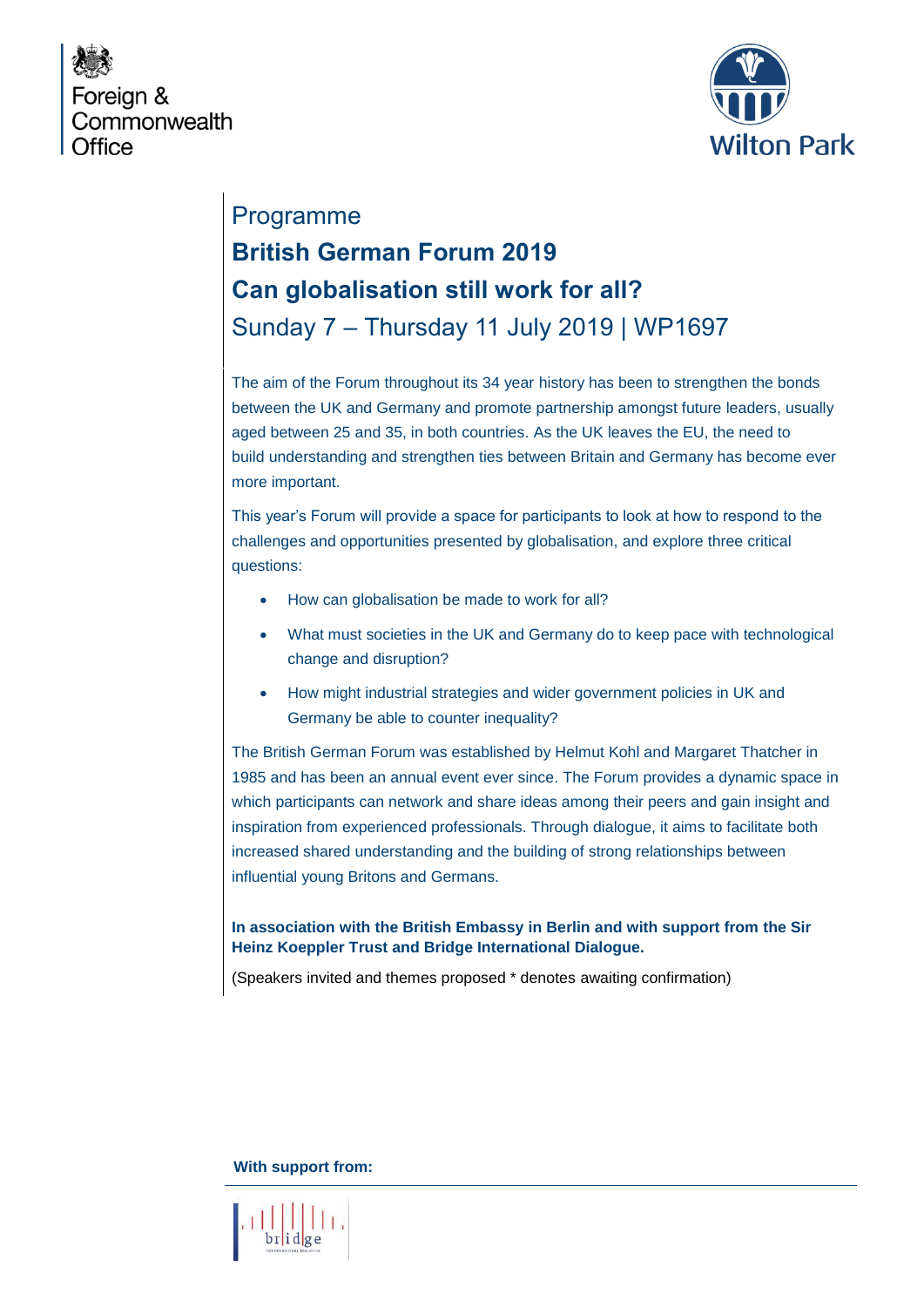### **Sunday 7 July**

| 1600                 | Participants arrive - tea/coffee available                                                                                                                                                                                                                                                                                                                                                                                                        |
|----------------------|---------------------------------------------------------------------------------------------------------------------------------------------------------------------------------------------------------------------------------------------------------------------------------------------------------------------------------------------------------------------------------------------------------------------------------------------------|
| 1630-1700            | <b>Welcome and introduction</b>                                                                                                                                                                                                                                                                                                                                                                                                                   |
|                      | <b>Thomas Hoare</b><br>Assistant Programme Director, Wilton Park                                                                                                                                                                                                                                                                                                                                                                                  |
| 1700-1745            | 1. The forces shaping our interconnected world: what role for the UK<br>and Germany?                                                                                                                                                                                                                                                                                                                                                              |
|                      | How can globalisation be made to work for all? What must societies in the UK and<br>Germany do to keep pace with technological change and disruption? How might industrial<br>strategies and wider government policies in UK and Germany be able to counter<br>inequality?                                                                                                                                                                        |
|                      | <b>Rachel King</b><br>Economic Counsellor, British Embassy, Berlin                                                                                                                                                                                                                                                                                                                                                                                |
|                      | <b>Peter Collecott</b><br>Former Ambassador to Brazil, London                                                                                                                                                                                                                                                                                                                                                                                     |
| 1745-1815            | Paired walk                                                                                                                                                                                                                                                                                                                                                                                                                                       |
| 1830                 | Optional choral service featuring the Choir of the Foreign and Commonwealth Office                                                                                                                                                                                                                                                                                                                                                                |
| 1915                 | Reception drinks and Barbecue                                                                                                                                                                                                                                                                                                                                                                                                                     |
| <b>Monday 8 July</b> |                                                                                                                                                                                                                                                                                                                                                                                                                                                   |
| 0645-0815            | Hike to Chanctonbury Ring (optional)                                                                                                                                                                                                                                                                                                                                                                                                              |
| 0800-0845            | <b>Breakfast</b>                                                                                                                                                                                                                                                                                                                                                                                                                                  |
| 0900-1030            | 2. Global and domestic inequalities: challenges and responses                                                                                                                                                                                                                                                                                                                                                                                     |
|                      | Can economic growth be inclusive for all, involving the social, economic and<br>environmental aspects of development? How do we create more stable, transparent and<br>accountable global financial systems? What can be done to ensure better access to<br>decent work opportunities, especially for young people, women and marginalised groups?<br>What measures need to be taken to promote a fairer distribution of wealth and<br>resources? |
|                      | <b>Simon Anholt</b><br>Founder, Good Country Index, Great Yarmouth                                                                                                                                                                                                                                                                                                                                                                                |
|                      | Daniel Höltgen<br>Director of Communications; Spokesperson for the Secretary General and the Deputy<br>Secretary General, Council of Europe, Strasbourg                                                                                                                                                                                                                                                                                           |
| 1030-1115            | Photograph followed by tea/coffee                                                                                                                                                                                                                                                                                                                                                                                                                 |
|                      |                                                                                                                                                                                                                                                                                                                                                                                                                                                   |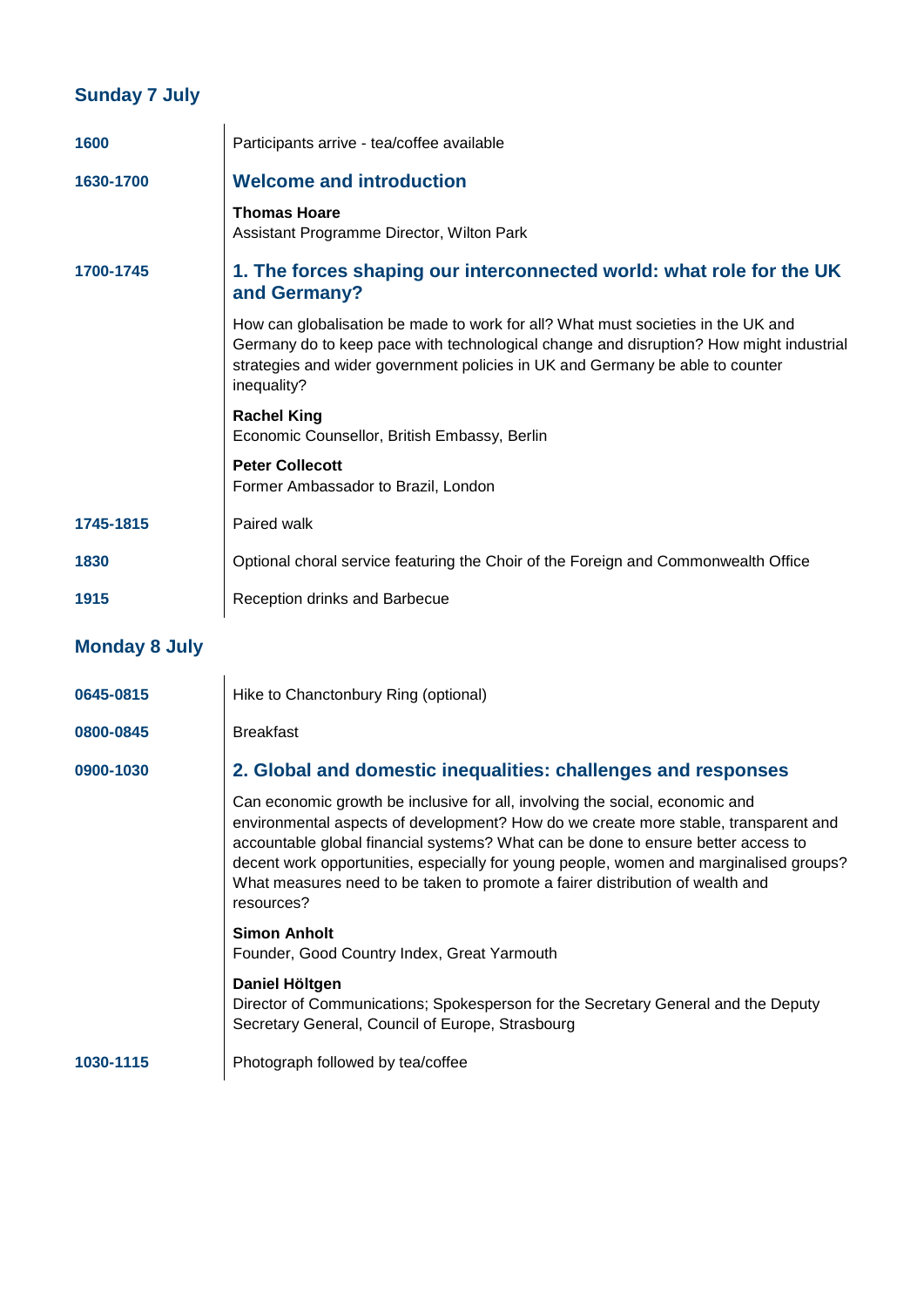| 1115-1245                       | 3. Technology, government and the citizen: how has a networked<br>world changed politics and engagement?                                                                                                                                                                                                                                                                                                                                                                                                                         |
|---------------------------------|----------------------------------------------------------------------------------------------------------------------------------------------------------------------------------------------------------------------------------------------------------------------------------------------------------------------------------------------------------------------------------------------------------------------------------------------------------------------------------------------------------------------------------|
|                                 | How has increased connectivity affected politics and engagement in the UK and<br>Germany? How do and should citizens interact with the political process? How can<br>governments better engage digital and emerging technologies, including for improved<br>service provision and more meaningful forms of citizen participation?                                                                                                                                                                                                |
|                                 | <b>Carl Miller</b><br>Research Director, Centre for the Analysis of Social Media (CASM), Demos, London                                                                                                                                                                                                                                                                                                                                                                                                                           |
|                                 | <b>David Nguyen</b><br>Economist, National Institute of Economic and Social Research, London                                                                                                                                                                                                                                                                                                                                                                                                                                     |
| 1245-1345                       | Lunch                                                                                                                                                                                                                                                                                                                                                                                                                                                                                                                            |
| 1245-1300                       | Briefing for world café facilitators in the Library                                                                                                                                                                                                                                                                                                                                                                                                                                                                              |
| 1445-1615                       | 4. Global population movements: drivers, challenges and responses                                                                                                                                                                                                                                                                                                                                                                                                                                                                |
|                                 | By 2050 it is predicted almost 200 million people will be at risk of climate induced<br>migration. What are the key drivers and consequences of this type of migration? How can<br>governments establish greater rural to urban planning? How can we improve urban<br>infrastructure and enhance the sustainability of livelihoods? What can the international<br>community do to better address global food security challenges? What effective early<br>warning systems and strategies need to be created at a national level? |
|                                 | <b>Camilla Born</b><br>Senior Policy Adviser, E3G, London                                                                                                                                                                                                                                                                                                                                                                                                                                                                        |
|                                 | <b>Simon Beard</b><br>Academic Programme Manager / Senior Research Associate, Centre for the Study of<br>Existential Risk, The University of Cambridge                                                                                                                                                                                                                                                                                                                                                                           |
| 1615-1645                       | Tea/coffee                                                                                                                                                                                                                                                                                                                                                                                                                                                                                                                       |
| 1645-1800                       | 5. World café: countering inequalities                                                                                                                                                                                                                                                                                                                                                                                                                                                                                           |
|                                 | How do the UK and Germany respond to the challenges of globalisation? Where can<br>bilateral links between the two help here?                                                                                                                                                                                                                                                                                                                                                                                                    |
| 1800-1900                       | 6. How can the UK and Germany respond?                                                                                                                                                                                                                                                                                                                                                                                                                                                                                           |
|                                 | Feedback from the world café and plenary discussion.                                                                                                                                                                                                                                                                                                                                                                                                                                                                             |
| 1900                            | Briefing for Working group facilitators in the Library                                                                                                                                                                                                                                                                                                                                                                                                                                                                           |
| 1930                            | Dinner                                                                                                                                                                                                                                                                                                                                                                                                                                                                                                                           |
| <b>Tuesday 9 July in London</b> |                                                                                                                                                                                                                                                                                                                                                                                                                                                                                                                                  |
| 0700-0800                       | <b>Breakfast</b>                                                                                                                                                                                                                                                                                                                                                                                                                                                                                                                 |
| 0800                            | Depart by coach from Wiston House to London                                                                                                                                                                                                                                                                                                                                                                                                                                                                                      |

### **1100-1200 7.1 Can globalisation still work for all? Parliamentary perspectives**

A 'Question-time' style debate at the Houses of Parliament with invited parliamentarians representing the major political parties debating questions posed by the Forum participants.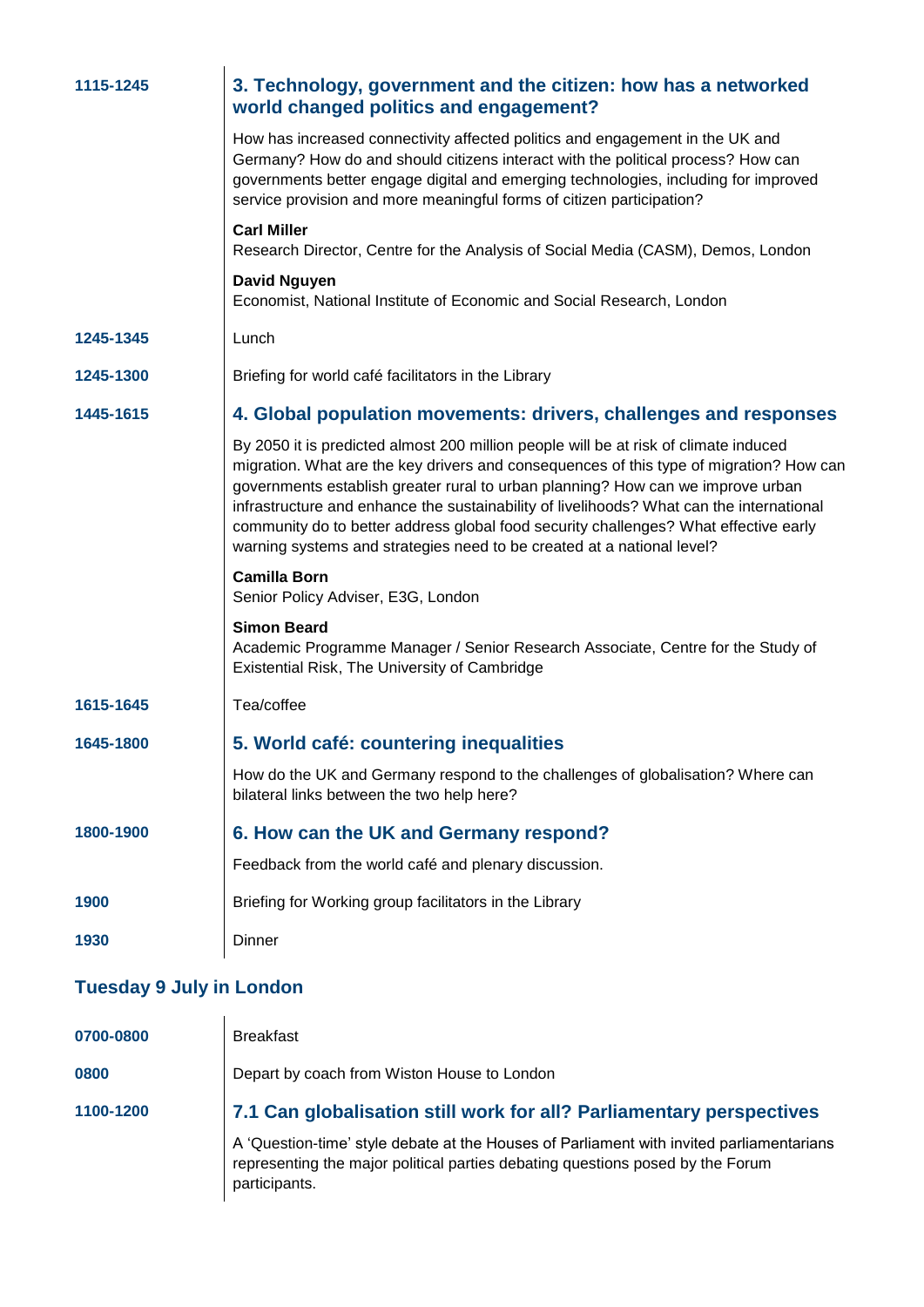| 1315-1600                | 7.2 The Foreign and Commonwealth Office: perspectives on the UK-<br><b>German relationship</b>                                                                                                                                                                                                                                                                                                    |  |
|--------------------------|---------------------------------------------------------------------------------------------------------------------------------------------------------------------------------------------------------------------------------------------------------------------------------------------------------------------------------------------------------------------------------------------------|--|
|                          | Including a panel discussion of FCO officials.                                                                                                                                                                                                                                                                                                                                                    |  |
| 1630-1730                | <b>7.3 Cabinet Office: Race Disparity Unit</b>                                                                                                                                                                                                                                                                                                                                                    |  |
|                          | An introduction to the Unit's open online tool on ethnicity data.                                                                                                                                                                                                                                                                                                                                 |  |
|                          | Hosted by Race Disparity Unit, Cabinet Office, London                                                                                                                                                                                                                                                                                                                                             |  |
| 1800-2000                | 7.4 Discussion at the German Ambassador's Residence                                                                                                                                                                                                                                                                                                                                               |  |
|                          | Buffet dinner and discussion at the German Ambassador's Residence, attended by<br>participants, alumni and invited guests.                                                                                                                                                                                                                                                                        |  |
|                          | Hosted by Peter Wittig, Ambassador, Embassy of the Federal Republic of Germany,<br>London                                                                                                                                                                                                                                                                                                         |  |
| 2000                     | Depart by coach for Wiston House                                                                                                                                                                                                                                                                                                                                                                  |  |
| <b>Wednesday 10 July</b> |                                                                                                                                                                                                                                                                                                                                                                                                   |  |
| 0800-0845                | <b>Breakfast</b>                                                                                                                                                                                                                                                                                                                                                                                  |  |
| 0900-0915                | 8. Reflections from discussions in London                                                                                                                                                                                                                                                                                                                                                         |  |
|                          | Paired conversations.                                                                                                                                                                                                                                                                                                                                                                             |  |
|                          |                                                                                                                                                                                                                                                                                                                                                                                                   |  |
| 0915-1030                | 9. Industrial strategy: building inclusive forward-thinking growth                                                                                                                                                                                                                                                                                                                                |  |
|                          | What must society, government and industry do to keep pace with technological change<br>and disruption? How well are the UK and Germany's industrial strategies framed to meet<br>the challenges of the fourth industrial revolution? What does 'industrial strategy' mean as<br>the service economy accounts for larger proportions of GDP? Do we think about growth<br>in the most helpful way? |  |
|                          | <b>Paul Maeser</b>                                                                                                                                                                                                                                                                                                                                                                                |  |
|                          | Senior Manager, Research, Industrial and Economic Policy, Federation of German<br>Industries, Berlin                                                                                                                                                                                                                                                                                              |  |
|                          | <b>Emily Beynon</b><br>Deputy Director, Strategy and Planning, Department for Business and Industrial Strategy<br>(BEIS), London                                                                                                                                                                                                                                                                  |  |
|                          | <b>Seamus Nevin</b><br>Chief Economist, Make UK, London                                                                                                                                                                                                                                                                                                                                           |  |
| 1030-1100                | Tea/coffee                                                                                                                                                                                                                                                                                                                                                                                        |  |
| 1100-1215                | 10. Working groups: constructing an economy for all                                                                                                                                                                                                                                                                                                                                               |  |
|                          | Break into small groups to discuss the key issues.                                                                                                                                                                                                                                                                                                                                                |  |
| 1215-1300                | Lunch                                                                                                                                                                                                                                                                                                                                                                                             |  |